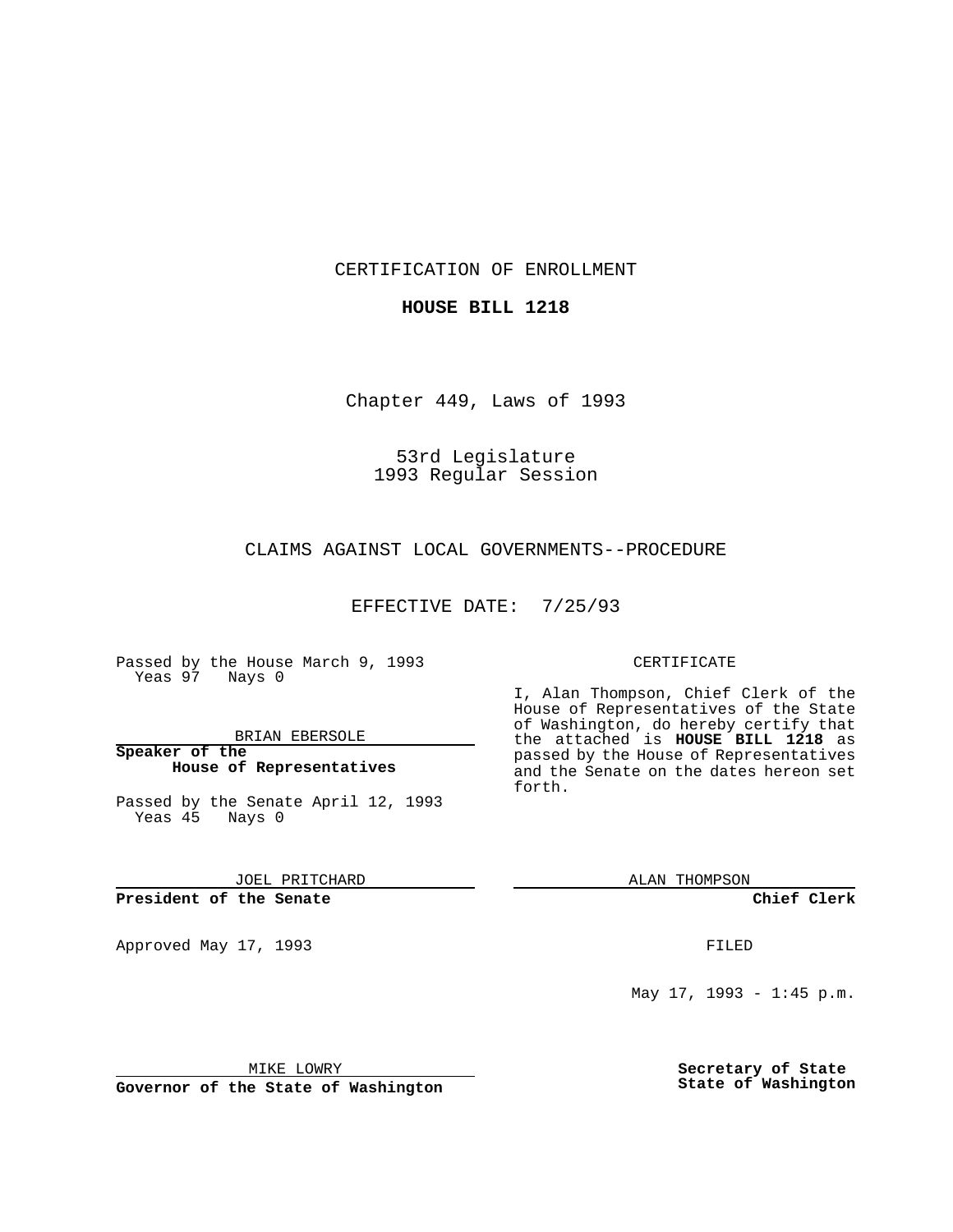## **HOUSE BILL 1218** \_\_\_\_\_\_\_\_\_\_\_\_\_\_\_\_\_\_\_\_\_\_\_\_\_\_\_\_\_\_\_\_\_\_\_\_\_\_\_\_\_\_\_\_\_\_\_

\_\_\_\_\_\_\_\_\_\_\_\_\_\_\_\_\_\_\_\_\_\_\_\_\_\_\_\_\_\_\_\_\_\_\_\_\_\_\_\_\_\_\_\_\_\_\_

Passed Legislature - 1993 Regular Session

## **State of Washington 53rd Legislature 1993 Regular Session**

**By** Representatives Ludwig, Edmondson, Mastin, Reams, Scott, Bray, Riley, R. Fisher, Grant, Rayburn, Dellwo, Van Luven, Chandler, Zellinsky, Appelwick, Roland, Fuhrman, Kremen and Johanson

Read first time 01/20/93. Referred to Committee on Local Government.

 AN ACT Relating to claims against local governmental entities; amending RCW 4.96.010, 4.96.020, 36.16.134, 6.17.080, 35.31.020, 35.31.040, 35A.31.030, 36.45.010, 54.16.110, and 87.03.440; adding new sections to chapter 4.96 RCW; creating a new section; recodifying RCW 36.16.134; and repealing RCW 35.31.010, 35.31.030, 36.45.020, 36.45.030, and 53.34.210.

7 BE IT ENACTED BY THE LEGISLATURE OF THE STATE OF WASHINGTON:

 NEW SECTION. **Sec. 1.** This act is designed to provide a single, uniform procedure for bringing a claim for damages against a local governmental entity. The existing procedures, contained in chapter 36.45 RCW, counties, chapter 35.31 RCW, cities and towns, chapter 35A.31 RCW, optional municipal code, and chapter 4.96 RCW, other political subdivisions, municipal corporations, and quasi-municipal corporations, are revised and consolidated into chapter 4.96 RCW.

15 **Sec. 2.** RCW 4.96.010 and 1967 c 164 s 1 are each amended to read 16 as follows:

17 (1) All ((political subdivisions, municipal corporations, and quasi 18 municipal corporations of the state)) local governmental entities,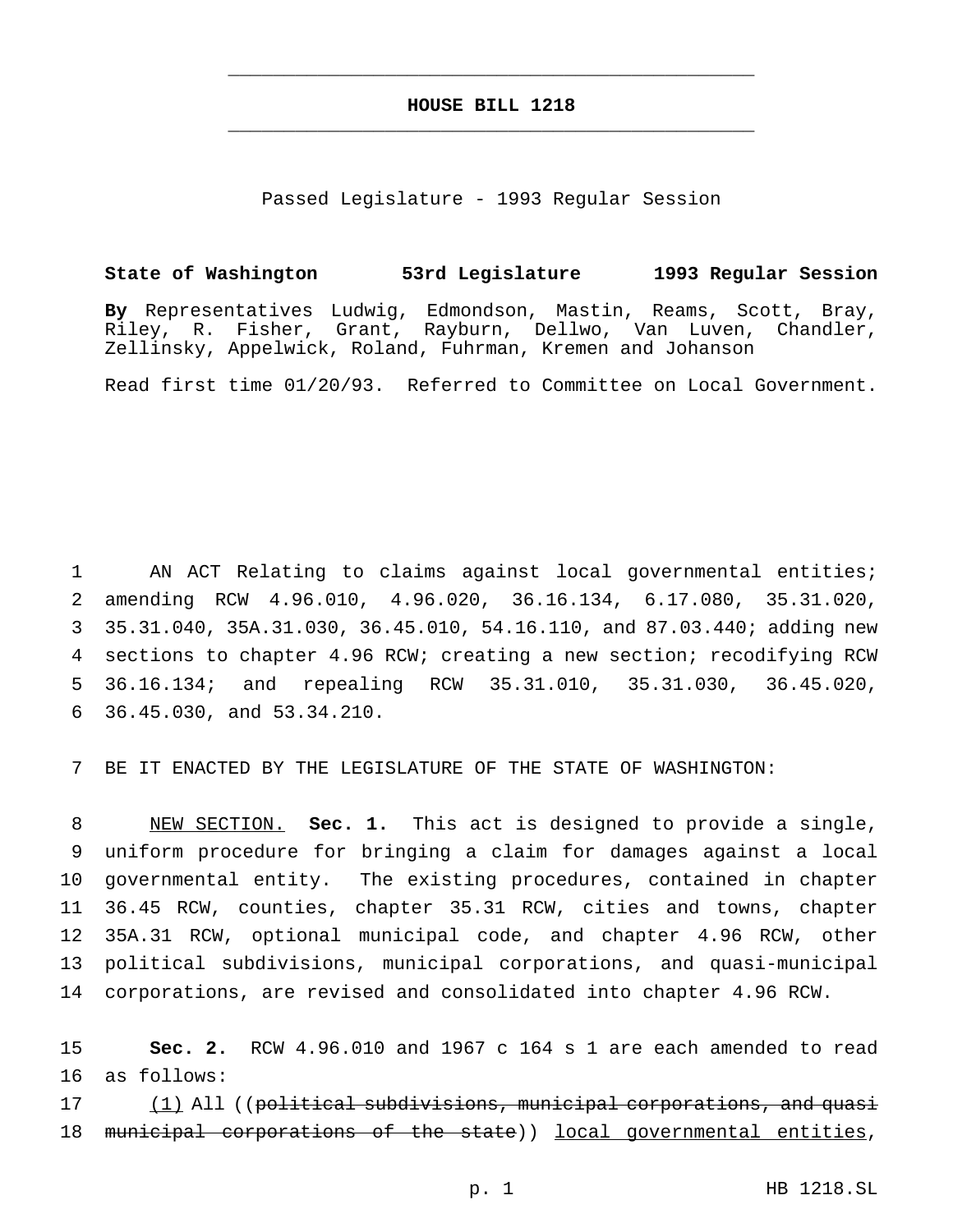1 whether acting in a governmental or proprietary capacity, shall be 2 liable for damages arising out of their tortious conduct, or the 3 tortious conduct of their past or present officers, ((agents or)) 4 employees, or volunteers while performing or in good faith purporting 5 to perform their official duties, to the same extent as if they were a 6 private person or corporation( $\left(\div\right)$  PROVIDED, That the)). Filing a claim 7 for damages within the time allowed by law ((of any claim required)) 8 shall be a condition precedent to the ((maintaining)) commencement of 9 any action claiming damages. The laws specifying the content for such 10 claims shall be liberally construed so that substantial compliance 11 therewith will be deemed satisfactory.

12 (2) Unless the context clearly requires otherwise, for the purposes 13 of this chapter, "local governmental entity" means a county, city, 14 town, special district, municipal corporation, or quasi-municipal 15 corporation.

16 (3) For the purposes of this chapter, "volunteer" is defined 17 according to RCW 51.12.035.

18 **Sec. 3.** RCW 4.96.020 and 1967 c 164 s 4 are each amended to read 19 as follows:

20 (1) ((Chapter 35.31 RCW shall apply to claims against cities and 21 towns, and chapter 36.45 RCW shall apply to claims against counties.

 $(2)$ )) The provisions of this ((subsection shall not)) section 23 apply to claims for damages against ((cities and towns or counties but shall apply to claims against all other political subdivisions, municipal corporations, and quasi municipal corporations)) all local governmental entities.

27 (2) All claims for damages against any such ((entities)) entity for 28 damages ((arising out of tortious conduct)) shall be presented to and 29 filed with the governing body thereof within ((one hundred twenty days 30 from the date that the claim arose)) the applicable period of 31 limitations within which an action must be commenced.

32 (3) All ((such)) claims ((shall be verified and shall accurately)) for damages arising out of tortious conduct must locate and describe the conduct and circumstances which brought about the injury or damage, describe the injury or damage, state the time and place the injury or damage occurred, state the names of all persons involved, if known, and shall contain the amount of damages claimed, together with a statement of the actual residence of the claimant at the time of presenting and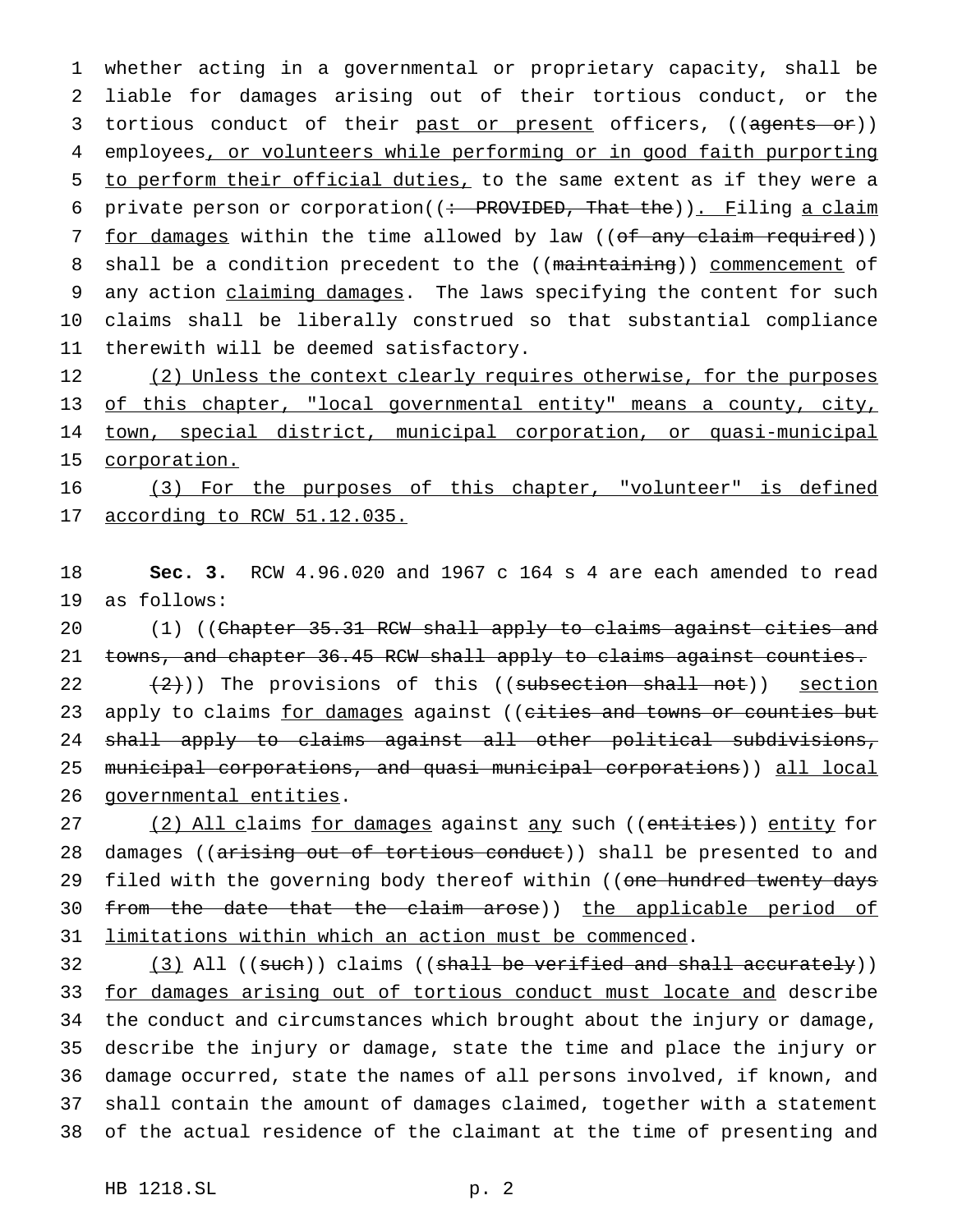filing the claim and for a period of six months immediately prior to the time the claim arose. If the claimant is incapacitated from verifying, presenting, and filing ((his)) the claim in the time prescribed or if the claimant is a minor, or is a nonresident of the 5 state absent therefrom during the time within which ((his)) the claim is required to be filed, the claim may be verified, presented, and filed on behalf of the claimant by any relative, attorney, or agent 8 representing ((him)) the claimant.

9 (4) No action shall be commenced against any ((such)) local 10 governmental entity for damages arising out of tortious conduct until 11 ((a)) sixty days have elapsed after the claim has first been presented 12 to and filed with the governing body thereof. ((The requirements of 13 this subsection shall not affect the applicable period of limitations 14 within which an action must be commenced, but such period shall begin 15 and shall continue to run as if no claim were required)) The 16 applicable period of limitations within which an action must be 17 commenced shall be tolled during the sixty-day period.

18 **Sec. 4.** RCW 36.16.134 and 1989 c 250 s 1 are each amended to read 19 as follows:

20 (1) Whenever an action or proceeding for damages is brought against 21 any past or present officer  $((or))_+$  employee, or volunteer of a 22 ((county)) local governmental entity of this state, arising from acts 23 or omissions while performing or in good faith purporting to perform 24 his or her official duties, such officer  $((or))_1$  employee, or volunteer 25 may request the ((county)) local governmental entity to authorize the 26 defense of the action or proceeding at the expense of the ((county)) 27 local governmental entity.

28 (2) If the ((county)) legislative authority of the local 29 governmental entity, or the local governmental entity using a procedure 30 created by ordinance or resolution, finds that the acts or omissions of 31 the officer  $((\theta \cdot r))_+$  employee, or volunteer were, or in good faith 32 purported to be, within the scope of his or her official duties, the 33 request ((may)) shall be granted. If the request is granted, the 34 necessary expenses of defending the action or proceeding shall be paid 35 by the ((county)) local governmental entity. Any monetary judgment 36 against the officer  $((\theta \hat{r}))_+$  employee  $((\theta \hat{r}))_+$  or volunteer shall be 37 paid on approval of the ((county)) legislative authority of the local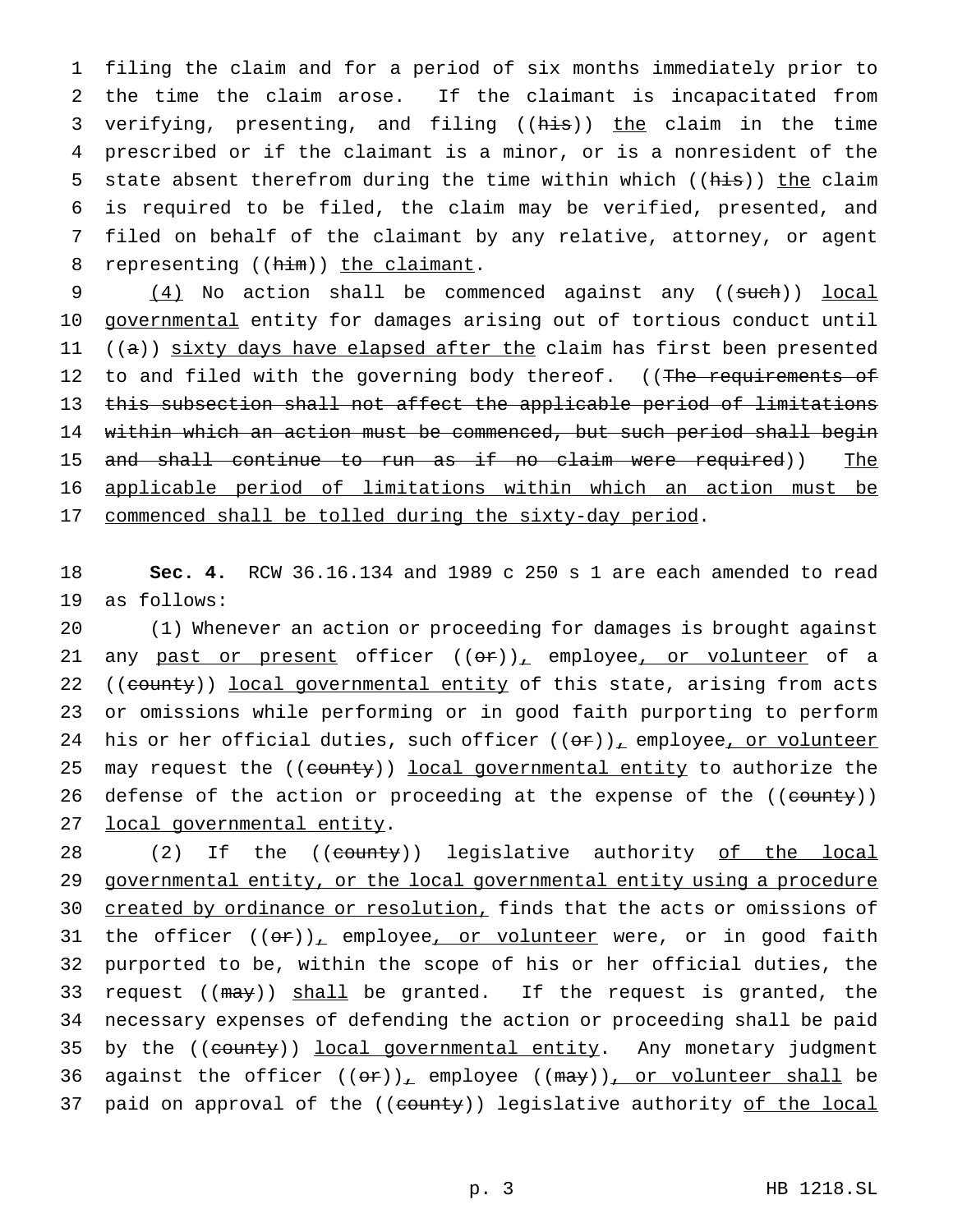governmental entity or by a procedure for approval created by ordinance

or resolution.

3 (3) The necessary expenses of defending an elective ((county)) 4 officer of the local governmental entity in a judicial hearing to determine the sufficiency of a recall charge as provided in RCW 6 29.82.023 shall be paid by the  $((\text{county}))$  local governmental entity if the officer requests such defense and approval is granted by both the 8 ((county)) legislative authority of the local governmental entity and the ((prosecuting)) attorney representing the local governmental 10 entity. The expenses paid by the ((county)) local governmental entity may include costs associated with an appeal of the decision rendered by the superior court concerning the sufficiency of the recall charge.

 (4) When an officer, employee, or volunteer of the local governmental entity has been represented at the expense of the local governmental entity under subsection (1) of this section and the court hearing the action has found that the officer, employee, or volunteer 17 was acting within the scope of his or her official duties, and a 18 judgment has been entered against the officer, employee, or volunteer 19 under chapter 4.96 RCW or 42 U.S.C. Sec. 1981 et seq., thereafter the judgment creditor shall seek satisfaction for nonpunitive damages only 21 from the local governmental entity, and judgment for nonpunitive 22 damages shall not become a lien upon any property of such officer, 23 employee, or volunteer. The legislative authority of a local governmental entity may, pursuant to a procedure created by ordinance 25 or resolution, agree to pay an award for punitive damages.

 NEW SECTION. **Sec. 5.** A new section is added to chapter 4.96 RCW to read as follows:

 No bond is required of any local governmental entity for any purpose in any case in any of the courts of the state of Washington and all local governmental entities shall be, on proper showing, entitled to any orders, injunctions, and writs of whatever nature without bond, notwithstanding the provisions of any existing statute requiring that bonds be furnished by private parties.

 **Sec. 6.** RCW 6.17.080 and 1987 c 442 s 408 are each amended to read as follows:

 No execution may issue for collection of a judgment for the 37 recovery of money or damages against a ((county or other public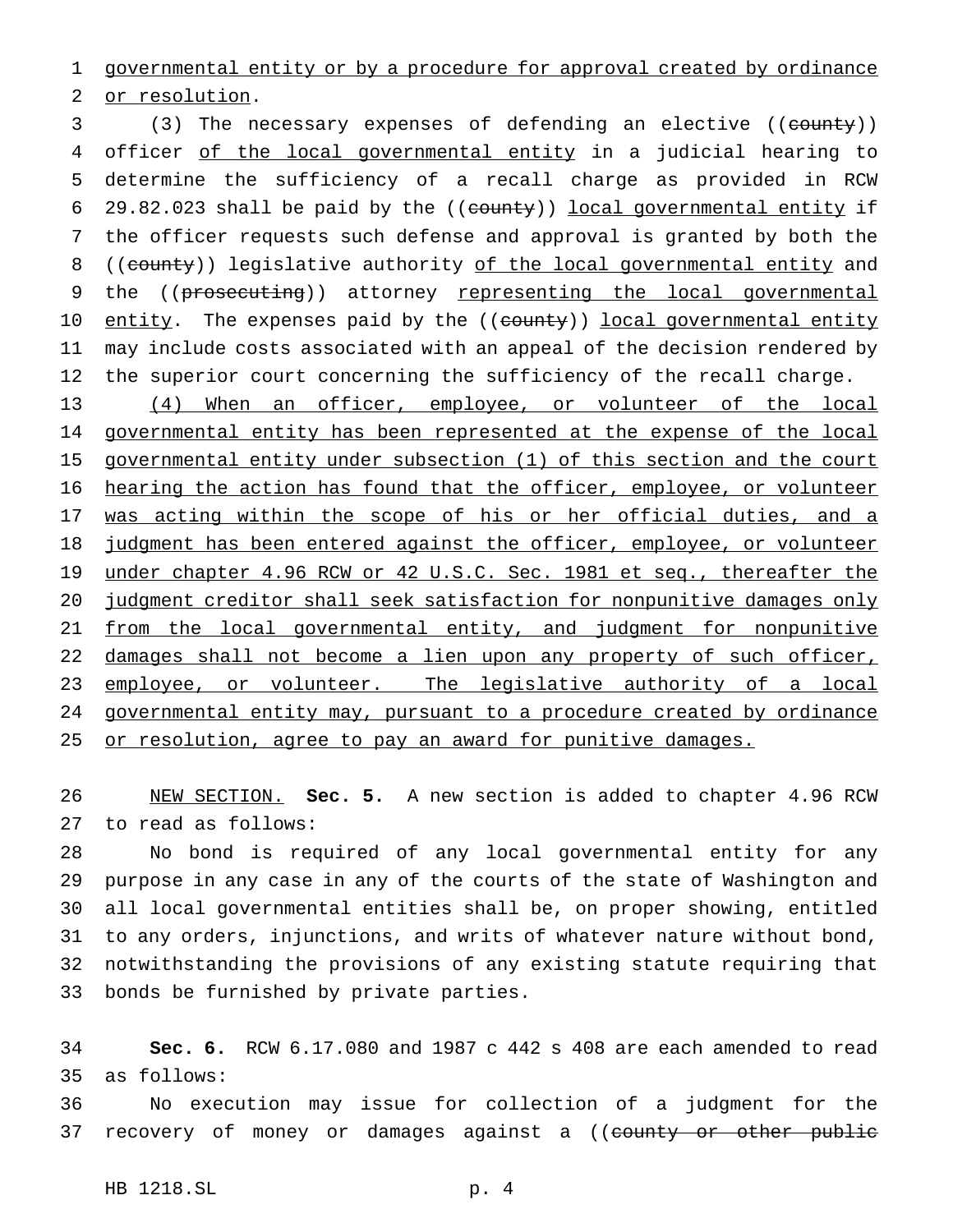1 corporation)) local governmental entity. Any such judgment may be enforced as follows:

 (1) The judgment creditor may at any time when execution might issue on a like judgment against a private person, and after acknowledging satisfaction of the judgment as in ordinary cases, obtain from the clerk a certified transcript of the judgment. The clerk shall include in the transcript a copy of the memorandum of acknowledgment of satisfaction and the entry thereof as the basis for an order on the treasurer for payment. Unless the transcript contains such memorandum, no order upon the treasurer shall issue thereon.

 (2) The judgment creditor shall present the certified transcript 12 showing satisfaction of the judgment to the officer of the ((county or 13 other public corporation)) local governmental entity who is authorized to draw orders on its treasury.

 (3) The officer shall draw an order on the treasurer for the amount of the judgment, in favor of the judgment creditor. The order shall be presented for payment and paid with like effect and in like manner as 18 other orders upon the treasurer. If the proper officer of the ((county 19 or other public corporation)) local governmental entity fails or refuses to draw the order for payment of the judgment as provided in this section, a writ of mandamus may be issued in the original case to compel performance of the duty.

 (4) As used in this section, the term "local governmental entity" means a county, city, town, special district, municipal corporation, or quasi-municipal corporation.

 **Sec. 7.** RCW 35.31.020 and 1967 c 164 s 12 are each amended to read as follows:

 The provisions of chapter 35.31 RCW shall be applied notwithstanding any provisions to the contrary in any charter of any city permitted by law to have a charter; however, charter provisions not inconsistent herewith shall continue to apply. All claims for 32 damages against a charter city shall be filed ((within one hundred and 33 twenty days from the date that the damage occurred or the injury was sustained: PROVIDED, That if the claimant is incapacitated from verifying and filing his claim for damages within the time prescribed, or if the claimant is a minor, or in case the claim is for damages to 37 real or personal property, and if the owner of such property is a 38 nonresident of such city or is absent therefrom during the time within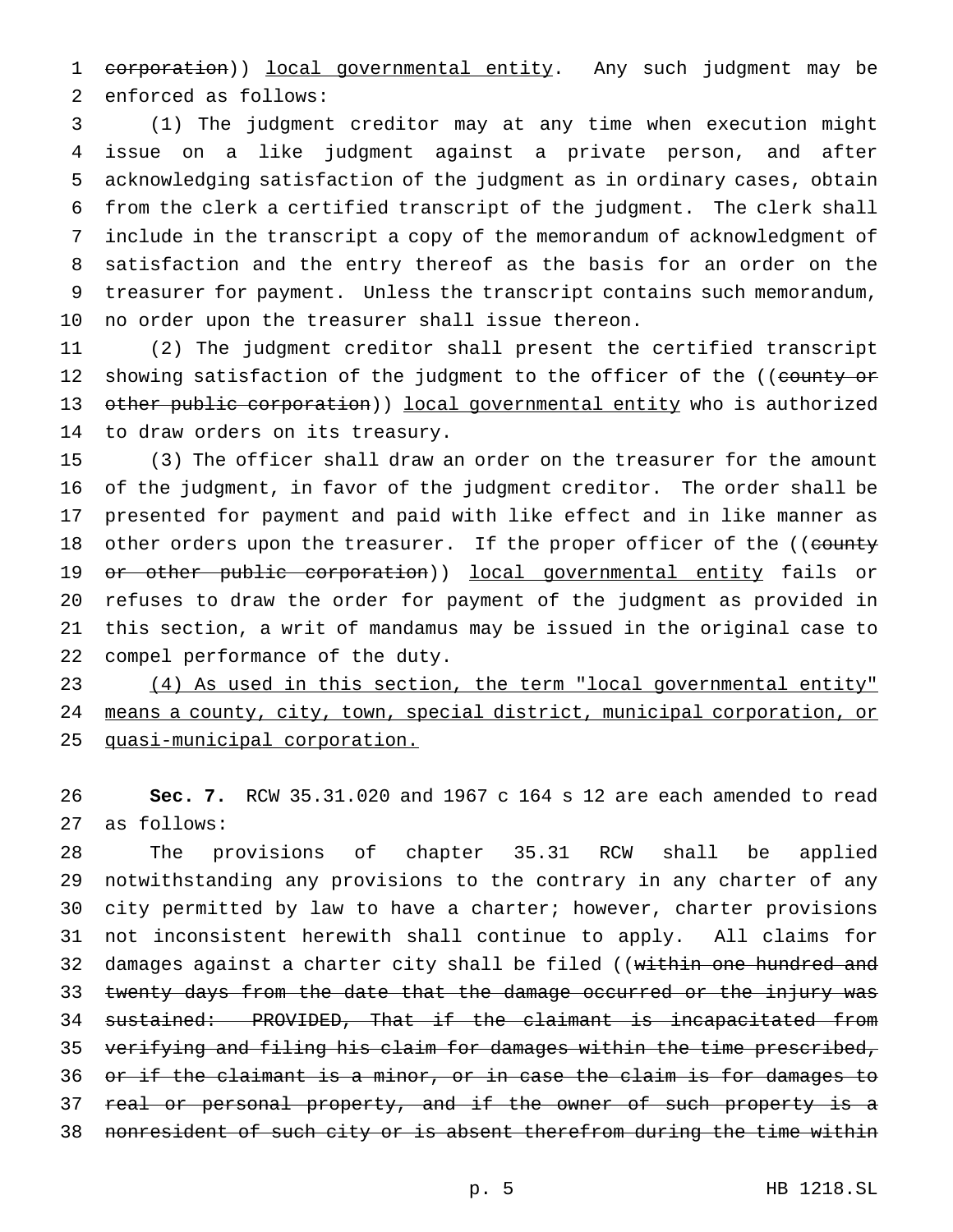1 which a claim for damages to said property is required to be filed, 2 then the claim may be verified and presented on behalf of the claimant 3 by any relative or attorney or agency representing the injured person, 4 or in case of damages to property, representing the owner thereof)) in 5 the manner set forth in chapter 4.96 RCW.

6 **Sec. 8.** RCW 35.31.040 and 1989 c 74 s 1 are each amended to read 7 as follows:

8 All claims for damages against noncharter cities and towns ((must 9 be presented to the city or town council and filed with the city or 10 town clerk within the period specified in the appropriate statute of 11 <del>limitations</del>)) shall be filed in the manner set forth in chapter 4.96 12 RCW.

 No ordinance or resolution shall be passed allowing such claim or any part thereof, or appropriating any money or other property to pay or satisfy the same or any part thereof, until the claim has first been referred to the proper department or committee, nor until such department or committee has made its report to the council thereon pursuant to such reference.

19 ((All such claims for damages must accurately locate and describe 20 the defect that caused the injury, reasonably describe the injury and 21 state the time when it occurred, give the residence for six months last 22 past of claimant, contain the item of damages claimed and be sworn to 23 by the claimant or a relative, attorney or agent of the claimant.

24 No action shall be maintained against any such city or town for any 25 claim for damages until the same has been presented to the council and 26 sixty days have elapsed after such presentation.))

27 **Sec. 9.** RCW 35A.31.030 and 1967 ex.s. c 119 s 35A.31.030 are each 28 amended to read as follows:

 No ordinance or resolution shall be passed allowing such claim or any part thereof, or appropriating any money or other property to pay or satisfy the same or any part thereof, until the claim has first been referred to the proper department or committee, nor until such department or committee has made its report thereon to the legislative 34 body of the code city pursuant to such reference. ((All such claims 35 for damages must accurately locate and describe the defect that caused 36 the injury, reasonably describe the injury and state the time when it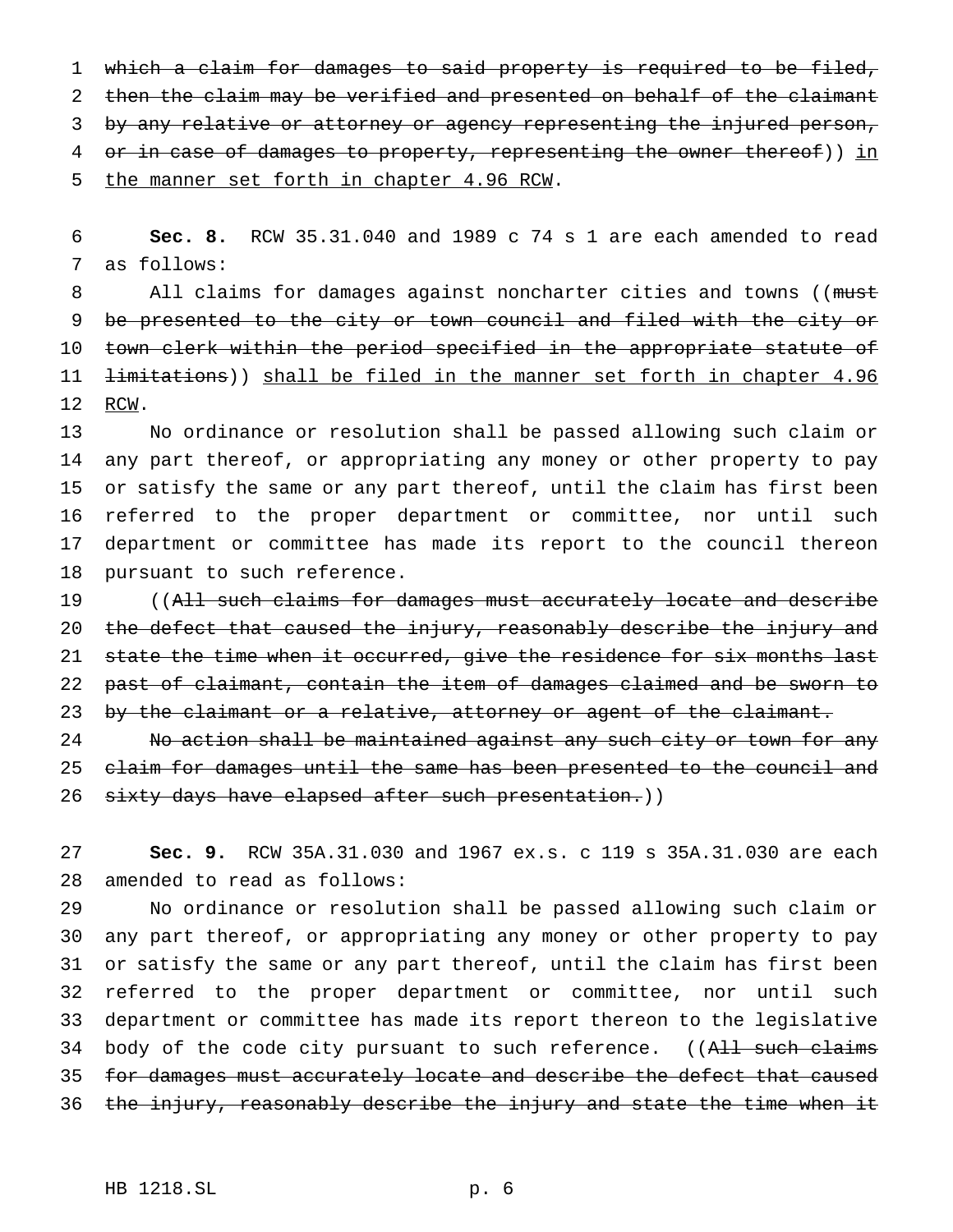1 occurred, contain the item of damages claimed and be verified by the 2 claimant or a relative, attorney, or agent of the claimant.))

3 No action shall be maintained against any code city for any claim 4 for damages until the ((same)) claim has been ((presented to the 5 legislative body of the city by filing with the clerk and sixty days 6 have elapsed after such presentation)) filed in the manner set forth in 7 chapter 4.96 RCW.

8 **Sec. 10.** RCW 36.45.010 and 1967 c 164 s 14 are each amended to 9 read as follows:

10 All claims for damages against any county ((must)) shall be 11 ((presented before the board of county commissioners and filed with the 12 c<del>lerk thereof within one hundred and twenty days from the date that the</del> 13 d<del>amage occurred or the injury was sustained</del>)) <u>filed in the manner set</u> 14 forth in chapter 4.96 RCW.

15 **Sec. 11.** RCW 54.16.110 and 1979 ex.s. c 240 s 3 are each amended 16 to read as follows:

17 A district may sue in any court of competent jurisdiction, and may 18 be sued in the county in which its principal office is located or in 19 which it owns or operates facilities. No suit for damages shall be 20 maintained against a district except on a claim filed with the 21 ((commission)) district complying in all respects with the terms and 22 requirements for claims for damages ((filed against cities of the 23 second class)) set forth in chapter 4.96 RCW.

24 **Sec. 12.** RCW 87.03.440 and 1983 c 167 s 218 are each amended to 25 read as follows:

 The treasurer of the county in which is located the office of the district shall be ex officio treasurer of the district, and any county 28 treasurer handling district funds shall be liable upon his or her official bond and to criminal prosecution for malfeasance and misfeasance, or failure to perform any duty as county or district treasurer. The treasurer of each county in which lands of the district are located shall collect and receipt for all assessments levied on 33 lands within his or her county. There shall be deposited with the 34 district treasurer all funds of the district. ((He)) The district 35 treasurer shall pay out such funds upon warrants issued by the county auditor against the proper funds of the district, except the sums to be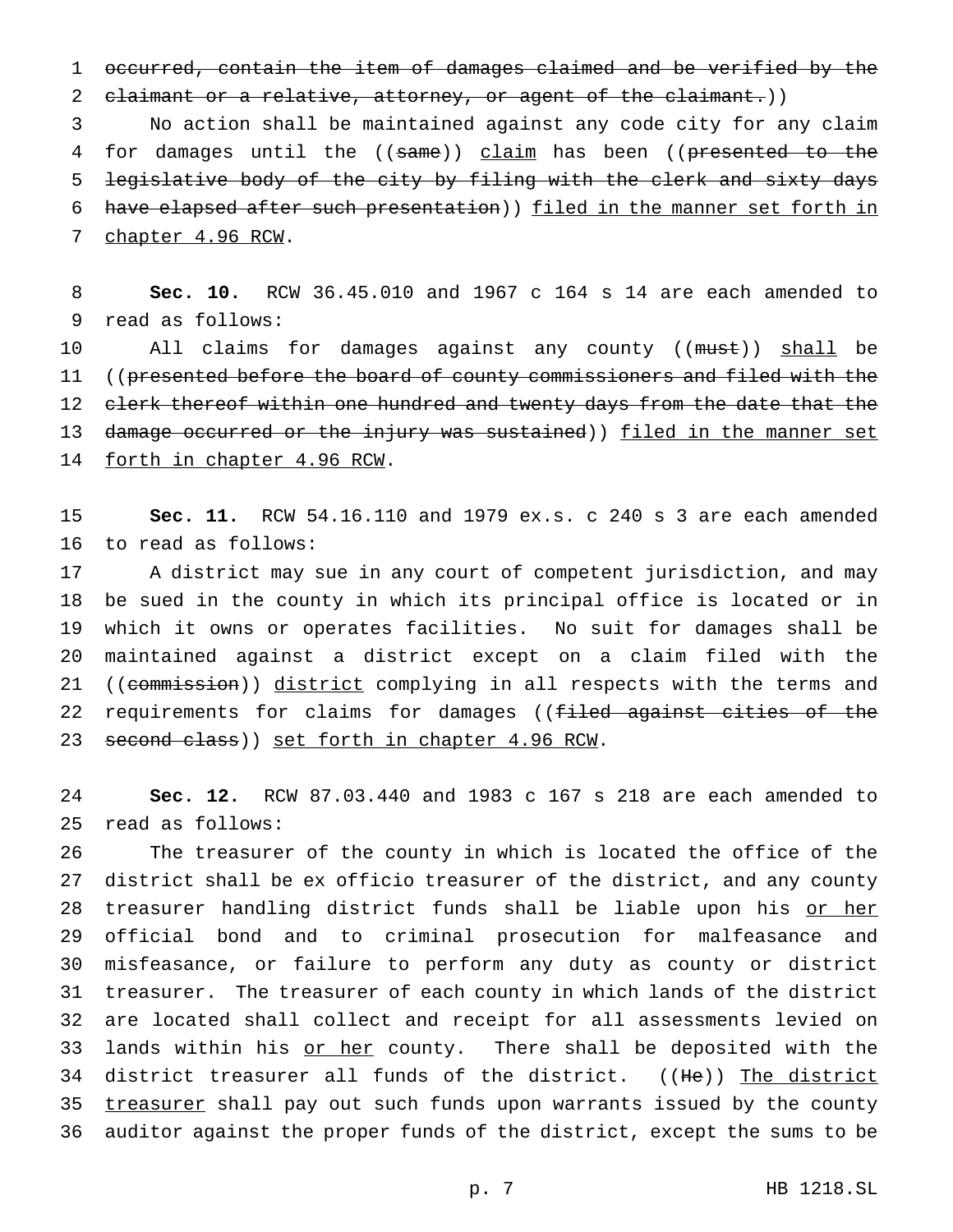paid out of the bond fund for interest and principal payments on bonds: PROVIDED, That in those districts which designate their own treasurer, the treasurer may issue the warrants or any checks when the district is authorized to issue checks. All warrants shall be paid in the order of their issuance. The district treasurer shall report, in writing, on the first Monday in each month to the directors, the amount in each fund, the receipts for the month preceding in each fund, and file the report with the secretary of the board. The secretary shall report to the board, in writing, at the regular meeting in each month, the amount of receipts and expenditures during the preceding month, and file the report in the office of the board.

 The preceding paragraph of this section notwithstanding, the board of directors or board of control of an irrigation district which lies in more than one county and which had assessments in each of two of the preceding three years equal to at least five hundred thousand dollars may designate some other person having experience in financial or fiscal matters as treasurer of the district. In addition, the board of directors of an irrigation district which lies entirely within one county may designate some other person having experience in financial or fiscal matters as treasurer of the district if the board has the approval of the county treasurer to designate some other person. If the board designates a treasurer, it shall require a bond with a surety company authorized to do business in the state of Washington in an amount and under the terms and conditions which it finds from time to time will protect the district against loss. The premium on the bond shall be paid by the district. The designated treasurer shall collect and receipt for all irrigation district assessments on lands within the district and shall act with the same powers and duties and be under the same restrictions as provided by law for county treasurers acting in matters pertaining to irrigation districts, except the powers, duties, and restrictions in RCW 87.56.110 and 87.56.210 which shall continue to be those of county treasurers.

 In those districts which have designated their own treasurers, the provisions of law pertaining to irrigation districts which require certain acts to be done and which refer to and involve a county treasurer or the office of a county treasurer or the county officers charged with the collection of irrigation district assessments, except RCW 87.56.110 and 87.56.210 shall be construed to refer to and involve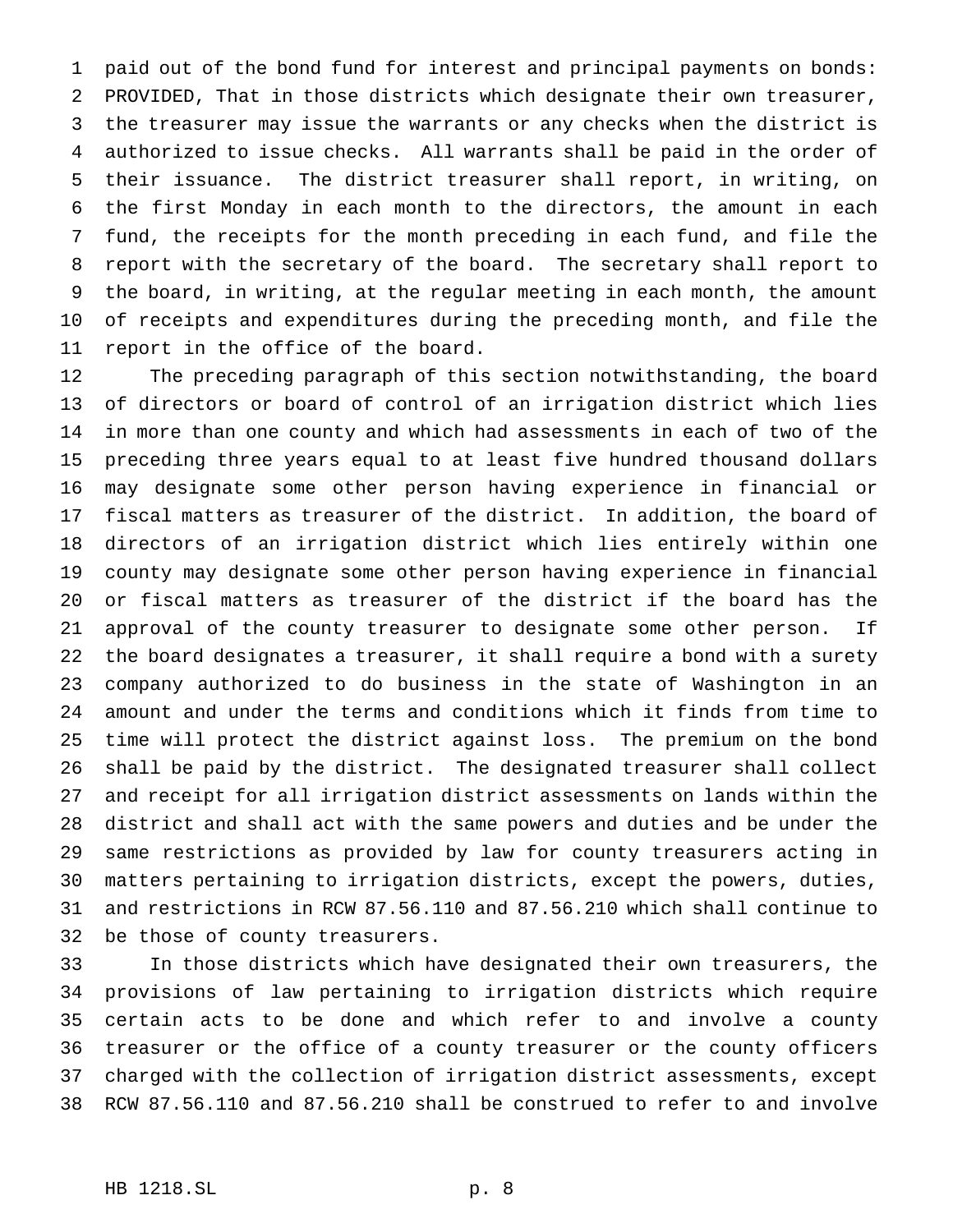the designated district treasurer or the office of the designated district treasurer.

 Any claim against the district for which it is liable under existing laws shall be presented to the board as provided in RCW 4.96.020 and upon allowance it shall be attached to a voucher and approved by the chairman and signed by the secretary and directed to the proper official for payment: PROVIDED, That in the event claimant's claim is for crop damage, the claimant in addition to filing 9 his or her claim within the ((one hundred twenty day limit)) applicable period of limitations within which an action must be commenced and in the manner specified in RCW 4.96.020 must file with the secretary of 12 the district, or in ((his)) the secretary's absence one of the directors, not less than three days prior to the severance of the crop alleged to be damaged, a written preliminary notice pertaining to the crop alleged to be damaged. Such preliminary notice, so far as claimant is able, shall advise the district; that the claimant has filed a claim or intends to file a claim against the district for alleged crop damage; shall give the name and present residence of the claimant; shall state the cause of the damage to the crop alleged to be damaged and the estimated amount of damage; and shall accurately locate and describe where the crop alleged to be damaged is located. Such preliminary notice may be given by claimant or by anyone acting in his 23 or her behalf and need not be verified. No action may be commenced against an irrigation district for crop damages unless claimant has complied with the provisions of RCW 4.96.020 and also with the preliminary notice requirements of this section.

 NEW SECTION. **Sec. 13.** The following acts or parts of acts are each repealed: (1) RCW 35.31.010 and 1967 c 164 s 11 & 1965c7s 35.31.010; (2) RCW 35.31.030 and 1965c7s 35.31.030; (3) RCW 36.45.020 and 1963c4s 36.45.020; (4) RCW 36.45.030 and 1973 c 36s1& 1963 c 4 s 36.45.030; and (5) RCW 53.34.210 and 1959 c 236 s 21.

 NEW SECTION. **Sec. 14.** RCW 36.16.134 is recodified as a section in chapter 4.96 RCW.